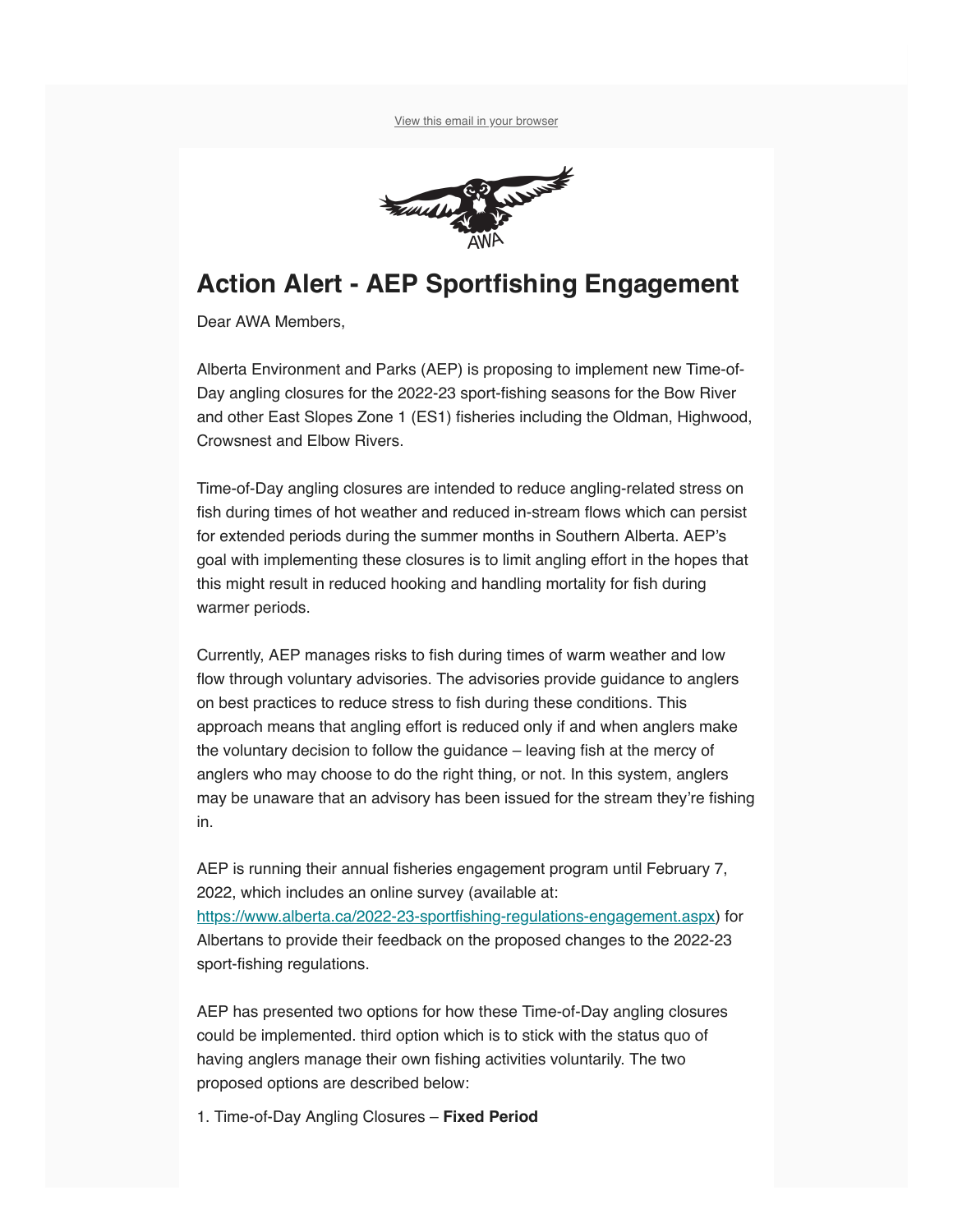- Waters closed to angling daily between 2:00 PM and 12:00 AM from July 1 to August 31
- This option takes a precautionary approach as the closures will occur regardless of temperature and flow conditions
- 2. Time-of-Day Angling Closures **Semi**-**Fixed Period**
	- Waters closed to angling daily between 2:00 PM and 12:00 AM from July 1 to August 31
	- However, a fishery could open "in-season" if low flows and high temperatures subside
	- Fisheries will not be re-closed if low flows and high temperature conditions return
	- This is a finer scale management approach, requiring staff to monitor hydrographic conditions and make decisions based on collected data

Given the information provided, **AWA supports the implementation of option 1**, following a Fixed Period angling closure. We have concerns with option 2 as a fishery may not be re-closed once it has been declared open, even if highstress conditions return to a given waterway. Option 1 seems to provide stronger protections to fish during times of high temperature and low flows. Therefore, we encourage AWA members to complete this survey and support this first option.

There are many other items included as part of this AEP sport-fishing engagement. They fall into two categories – notification items or consultation items. Notification items are proposed changes to regulations which have been recommended by science to address conservation concerns when alternative options for protecting a species or population are limited. AEP isn't seeking feedback on notification items, as they are intended to inform anglers of changes with a high likelihood of implementation. Consultation items are ones where AEP has determined the populations to be sustainable and able to support a level of harvest. Here, AEP seeks feedback from anglers on how they would prefer a fishery be managed (such as through tag or size limits).

One notification item is a proposed bait ban in both the Clearwater and North Saskatchewan Rivers (mainstem between the Bighorn Dam and Highway 22/39). This ban is proposed because the use of bait increases the potential for catch and release mortality in the native bull trout population, which is currently listed as Threatened under Canada's Species at Risk Act (SARA). The bait ban will bring these two rivers in line with the rest of the region as they are the only two streams remaining in the Eastern Slopes (ES1/ES2) that currently allow bait use. AWA appreciates this proposed change from AEP to reduce the stress and mortality and hopefully aid in the recovery of one of Alberta's charismatic cold water trout species.

Any questions or concerns can be directed to AWA's conservation specialist Phillip Meintzer at pmeintzer@abwild.ca.